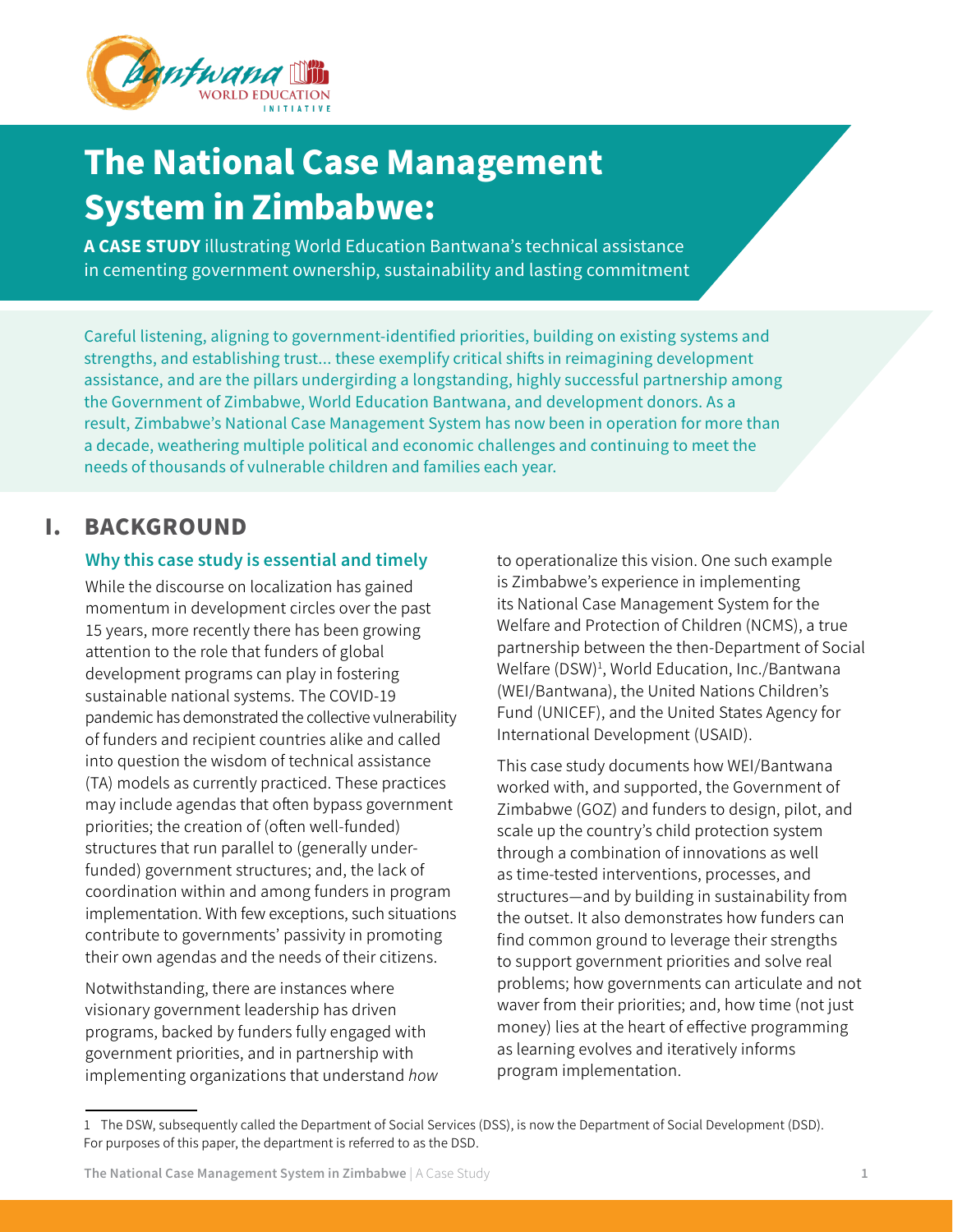# II. METHODS

This case study was based on a desk review and key informant interviews (KIIs). The documents reviewed included:

- • National Case Management for the Welfare and Protection of Children in Zimbabwe, *Ministry of Public Service Labor and Social Services, 2017*
- • From the Ground Up: Developing A National Case Management System for Highly Vulnerable Children: An Experience in Zimbabwe, *N. Beth Bradford, 2017*
- • Technical Capacity Assessment for the Department of Social Welfare: A Report on the 12 Child Protection Fund Supported Districts, *World Education, Inc./Bantwana, August 2017*
- • Vana Bantwana Final Report, World *Education, Inc./Bantwana, 2018*
- • How To? And Now Where To? Developing A Management Information System for Child Protection in Zimbabwe, *Kristopher T. Kang, 2018*
- • Results Based Financing for Child Protection Case Management in Zimbabwe, *Kristopher T. Kang, 2019*
- • Kanagat N, Chauffour J, Ilunga JF *et al.*  Country perspectives on improving technical assistance in the health sector, 2021

For the KIIs, eight interviews were conducted via Zoom with nine key informants that included the current DSD leadership; key staff at UNICEF and USAID; and WEI/Bantwana's leadership on the Zimbabwe program and in headquarters. The interviews were recorded, and notes were also written in real time by the interview team. Followup calls were made and/or additional questions were sent via email, if required.

The interviews focused on better understanding i) the rationale for investing in the child protection system, ii) program design, execution, and results, iii) how collaborations and partnerships were forged, and iv) current status and future plans for the NCMS.

At the end of each interview, informants were invited to reflect on the nine Critical Shifts in reimagining technical assistance (detailed discussion follows) that were shared in advance of the meetings, and to comment on whether these shifts resonated, or were relevant to implementing the NCMS and the challenges to implementing any particular shift(s) in the Zimbabwe context.

# III. REIMAGINING TECHNICAL ASSISTANCE

### The Critical Shifts Framework

From 2018–2020, JSI Research and Training, Inc. (JSI) and Sonder Design facilitated country stakeholders, under the leadership of the ministries of health (MOHs) in Nigeria and the Democratic Republic in Congo (DRC), to [Re-imagine](https://www.childhealthtaskforce.org/countries) Technical [Assistance](https://www.childhealthtaskforce.org/countries) (RTA) for maternal, newborn, and child health (MNCH) and health systems strengthening.<sup>2</sup> Using a human-centered design approach, the group assessed shortfalls in the planning and delivery of TA and created the nine Critical Shifts as the future vision. During the follow-on project, Strengthening Technical Assistance to Enhance

Country MNCH Outcomes, (July 2020 to December 2021), the Bill & Melinda Gates Foundation, USAID, and the World Bank formed the Inter-Agency Working Group (IAWG) for Capacity Strengthening. JSI and Global ChangeLabs supported the working group to refine the critical shifts.

The Critical Shifts (Figure 1) represent a bridge between existing approaches, with their challenges, and a vision of future TA as developed by the country co-creation teams in the DRC and Nigeria and updated by the IAWG.

<sup>2</sup> Learn more at: [www.childhealthtaskforce.org/countries](http://www.childhealthtaskforce.org/countries)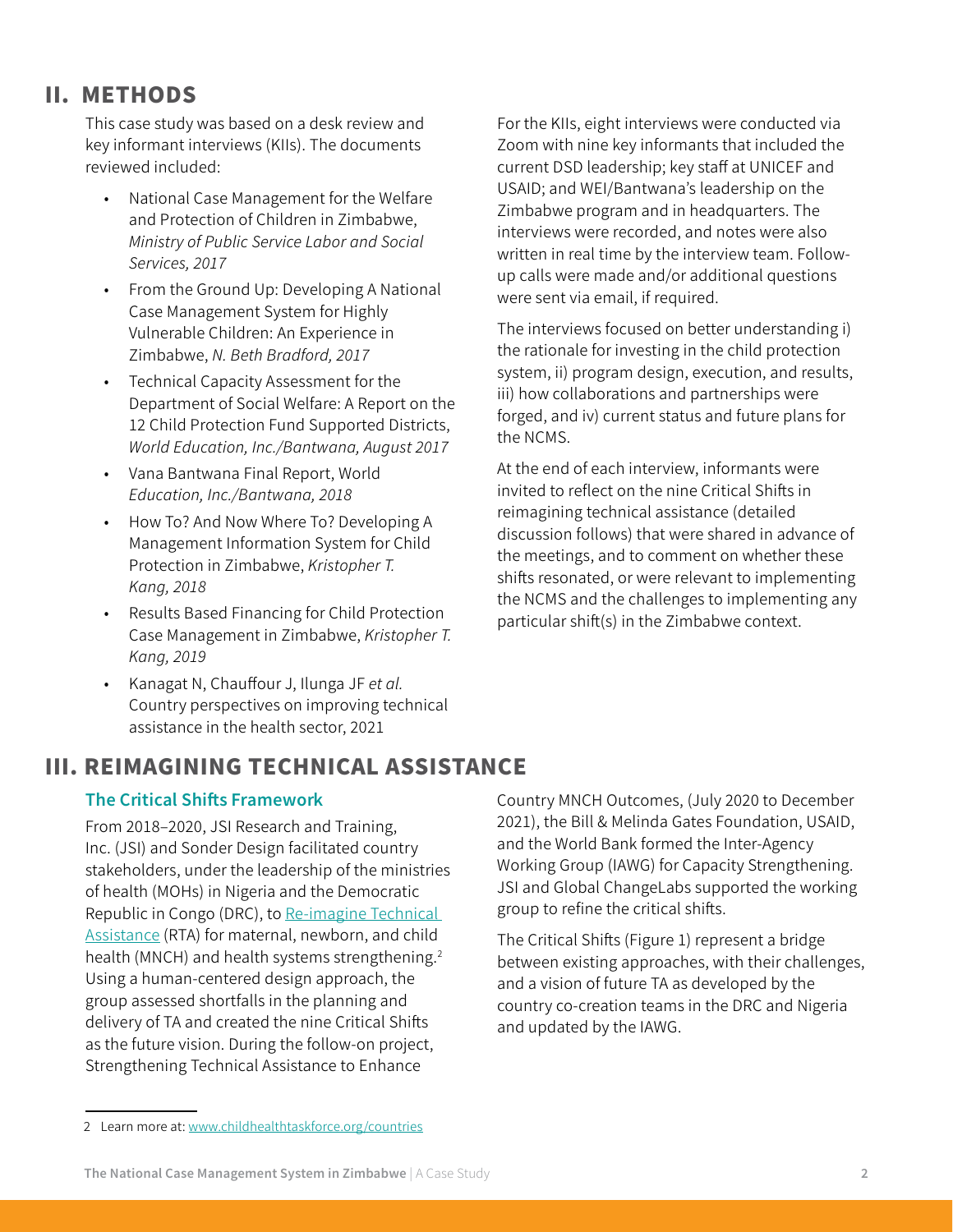The findings from the RTA exercise suggest that the significant investments made in well-intentioned TA projects implemented by practitioners accustomed to providing TA as it is offered today, have not always led to improved health outcomes. Typically, countries frequently have TA models imposed upon them, which are poorly coordinated, have little country ownership, are disempowering and shortsighted, and fall short of holistic and systemic solutions to solving prevailing challenges.

Participants also voiced that the TA field (comprising international, as well as local nongovernmental, community, faith-based, and civil society organizations) has grown into a complex system of givers and receivers where interests extend beyond achieving better outcomes to meeting funders' foreign policy objectives. This system is often influenced by competing priorities and motivated by financial gain, personal recognition, and professional advancement. The key outputs of these RTA discussions and cocreation workshops informed the development of the Critical Shifts.

#### Figure 1: Critical shifts for technical assistance and capacity strengthening



**individuals,** 

**increasing capacity** 

7

stakeholders involved in TA/CS to synergistically improve their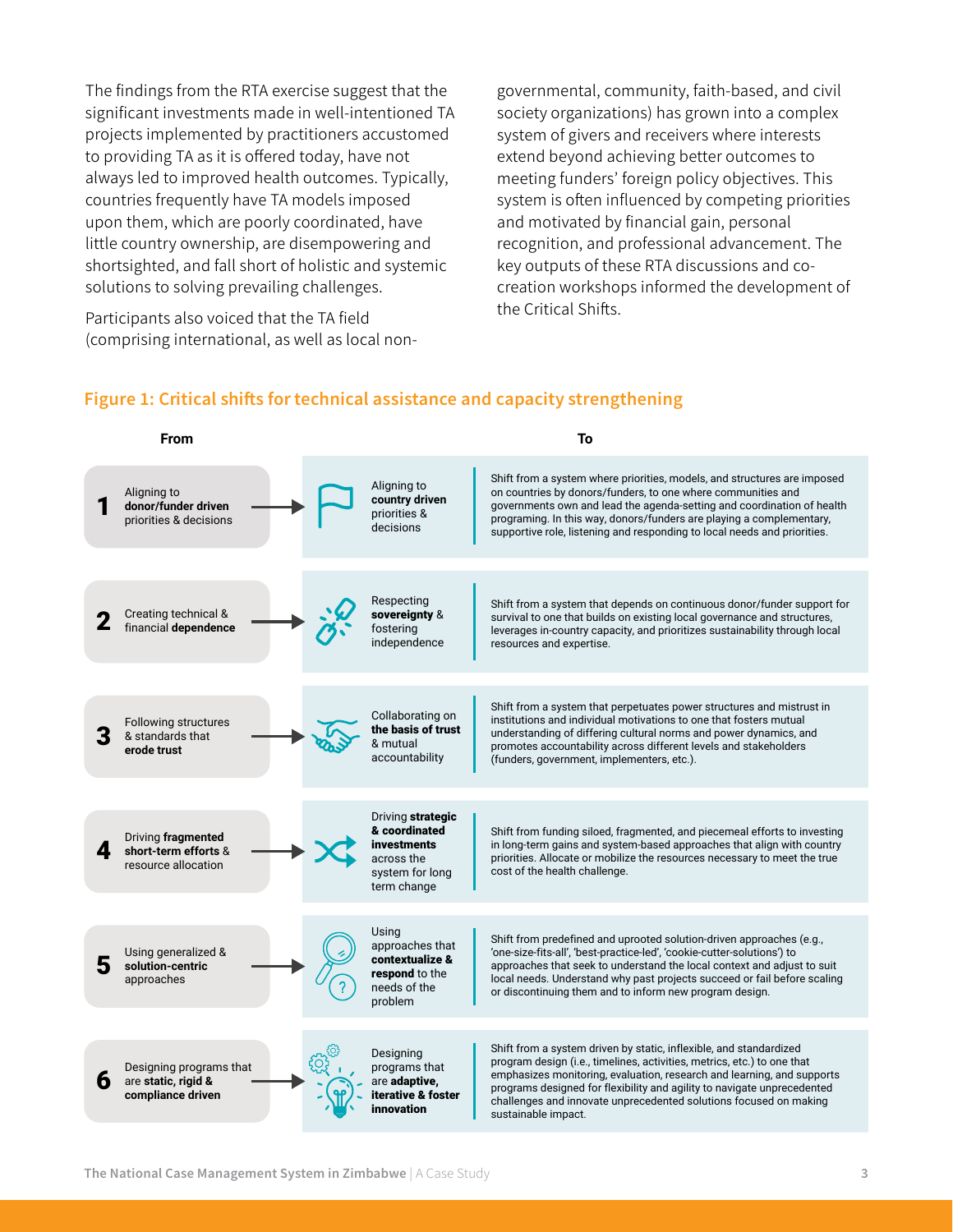

### Operationalizing the Critical Shifts

While it may not be possible to effect all nine shifts equally, and some shifts are easier to implement than others, in all cases "trust" lies at the foundation of relationships and successful programing. This underlying notion of trust means that i) the focus must remain on the country as the primary client; ii) TA must increase the capacity of local and national actors; iii) iterative learning must lie at the center of the project management cycle; and, iv) TA must be aligned to each country's context.

The senior leadership of WEI/Bantwana agree with the recently outlined RTA framework and best practices to inform TA for systems strengthening. However, these practices are not new to WEI/ Bantwana. Rather, they are embodied in how WEI/Bantwana approaches all its engagements, regardless of operating country, since well before the RTA shifts were crafted in 2021. WEI/Bantwana teams typically work closely with funders and governments to align program implementation to government priorities; serve as broker-interpreter to governments and donors; contextualize solutions based on well-articulated problem statements; strengthen existing systems rather than setting up

parallel structures; build sustainability from the outset; and, hold all parties accountable to clearly stated end goals.

This certainly held true for the 2012-2018 case management development process examined in this case study, when WEI/Bantwana participated in the Child Protection Fund (CPF) through a grant from UNICEF. Through WEI/Bantwana, the CPF channeled support to the government of Zimbabwe, to assist the DSD to develop a strategic case management framework, pilot test the initial model in 10 districts, and subsequently roll it out countrywide in all 65 districts.3 To complement UNICEF's efforts in the rollout of the NCMS, USAID provided additional funding under the WEI/ Bantwana-managed "Children First" or Vana Bantwana project.

This case study examines the implementation of the NCMS through the RTA lens to better understand how effectively these approaches were embraced and applied by WEI/Bantwana and other stakeholders in Zimbabwe, and could potentially serve as a model for future collaborations between national governments, the donor community, and TA providers.

<sup>3</sup> The United Methodist Committee on Relief and Save the Children, through their institutional funds, also supported the case management approach in their program districts.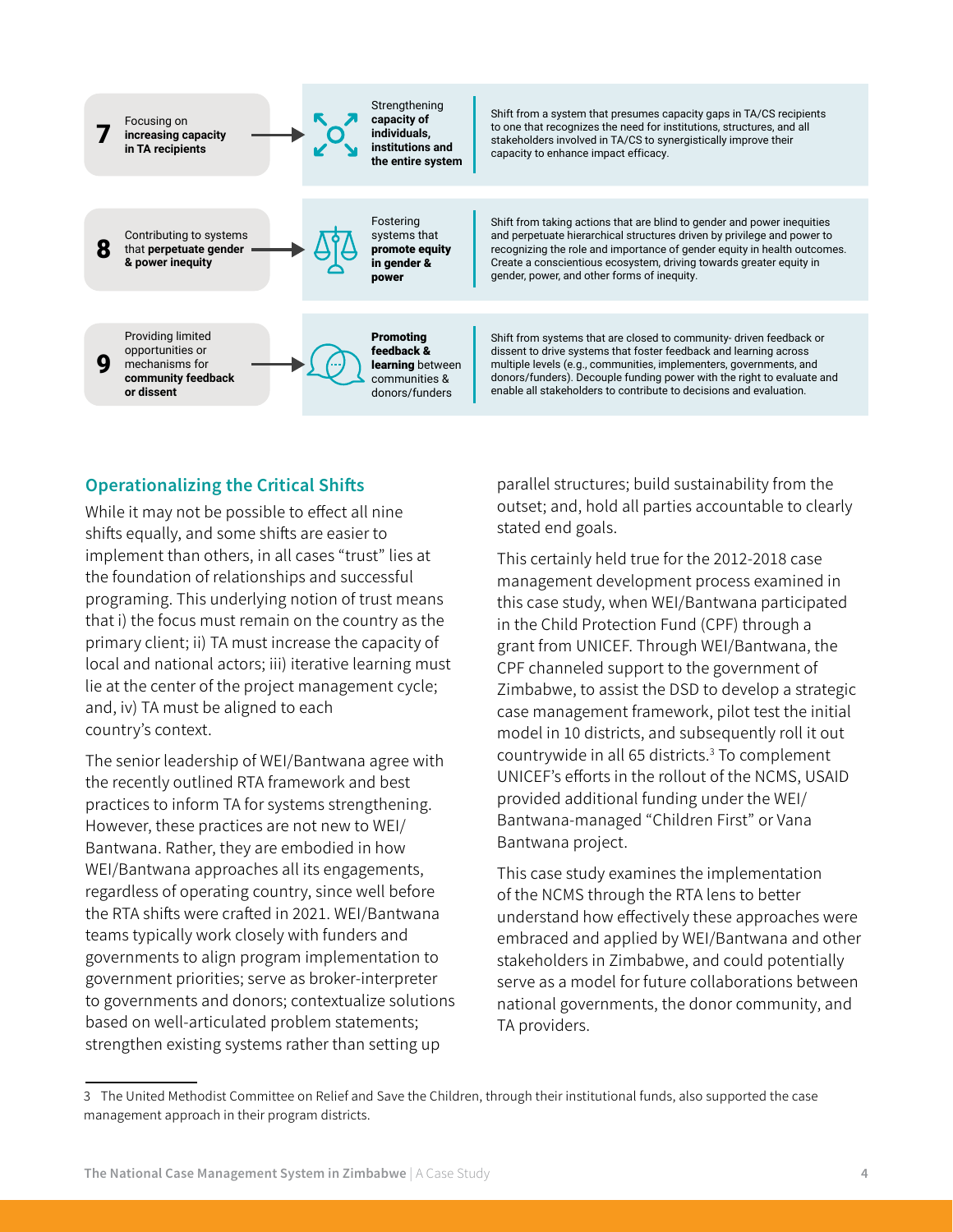# IV. ZIMBABWE'S NATIONAL CASE MANAGEMENT SYSTEM

### WEI/Bantwana in Zimbabwe

When WEI/Bantwana was awarded the USAID/ PEPFAR-funded Vana Bantwana project in 2008, Zimbabwe was facing an unprecedented economic, social and political crisis. This situation left a void in the government but also presented a unique opportunity to build and scale community-focused and government-led service delivery systems.

*"In the early days, we at World Education and our government counterparts were flying the plane as we were building it."* 

Mr. Washington Jiri, Child Protection Specialist, World Education, Inc.

At the time, the PEPFAR approach was shifting from the traditional sector focused and siloed model of funding and programming (e.g., education, health, livelihoods, etc.) to one that was integrated and responded to the comprehensive needs of orphans and vulnerable children (OVC). When the USAID RFA for the Zimbabwe program was released, WEI/Bantwana was testing an integrated OVC programming model in Eswatini and Uganda that was aligned and responsive to the shifts that PEPFAR was seeking. Both countries shared characteristics and challenges similar to Zimbabwe, and the USAID opportunity offered an excellent platform to replicate the approach to deliver integrated programming for Zimbabwe's OVC at scale.

#### How NCMS came about and what it is

In 2010, the GOZ conducted an evaluation to assess the progress made under its National Plan of Action for OVC Phase I (NAP1). Although the national program was deemed "highly relevant, efficient and cost effective" the report noted a number of key problems, i.e., fragmented programming, focus on program reach rather than program quality, and ineffective coordination between province, district and ward levels combined with a lack of oversight

by the DSW. These findings spurred the government to fast-track an approach that was evidence based and provided holistic services, and to facilitate partnerships that ensured quality and sustainable service delivery. The NAP evaluation report, combined with a developing trend towards using a case management approach, compelled the GOZ to look at emerging models of case management. One such model was the South African Isibindi model, which links HIV and AIDS with child protection programming at the community level.

At this time, WEI/Bantwana was already piloting an approach based on Isibindi in Umzingwane District, near Bulawayo, Zimbabwe's second largest city. The pilot was a response to the lack of a centralized system for registering the protection needs of children and the lack of a referral system to address identified needs at community level. The social welfare workforce at both provincial and district levels was severely understaffed and overwhelmed with the needs of highly vulnerable communities experiencing soaring HIV prevalence; hence, case management did not flow down to the ward and community levels. In 2010, WEI/Bantwana brought these gaps to the attention of the DSD and USAID, who then asked the WEI/Bantwana team to design a pilot program in Umzingwane District. In designing the Umzingwane pilot, WEI/Bantwana adapted the Isibindi model to the Zimbabwe context by streamlining existing community structures, creating a new community childcare worker (CCW) cadre, and linking both to the DSD. The

*"We have ensured that this [the NCMS] is not a project or program, but a government system. Most districts are now getting direct funding from the Treasury as the government is desirous of ensuring funding is available. And all donors who intend to support child protection in Zimbabwe must use the case management system, which is coordinated by the DSD."*

Mr. Tawanda Zimhunga, Acting Director, DSD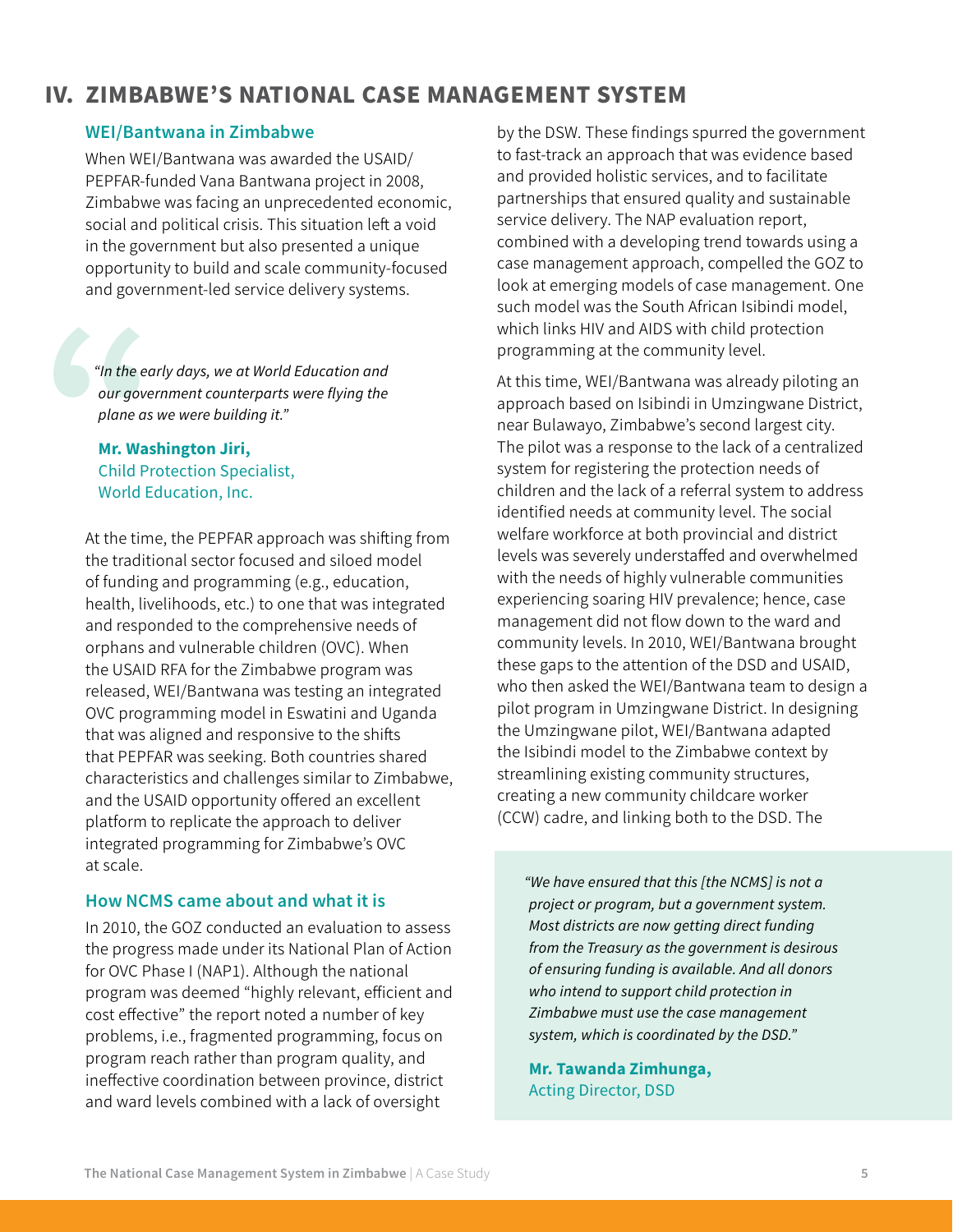learnings from this pilot and its impressive results served as the building blocks that WEI/Bantwana used to propose for the design of the National Case Management System in Zimbabwe which subsequently evolved into what the system is today.

#### Role of WEI/Bantwana on NCMS

Serving as the pooled fund manager for Zimbabwe's CPF, UNICEF selected WEI/Bantwana as the fund holder and TA partner to support the DSD. Although WEI/Bantwana was relatively new in Zimbabwe, the DSD valued its approach to case management which is rooted in a systems approach that works within existing government structures, holds children front and center, and provides services holistically through an effective referral and tracking system. WEI/Bantwana's approach was seen as a welcome contrast to the "piecemeal, welfare-istic" support that was more typically being provided then. [Mr. Zimhunga, DSD]

The WEI/Bantwana team was responsible for leading the adaptation and development of the NCMS, piloting the framework, supporting the scale-up, developing the management information system, improving referral networks and the quality of services offered, and channeling all payments to support service provision by the DSD in districts, and at the ward and community levels. The breadth of WEI/Bantwana's technical engagement included the following:

#### Skilling Community Childcare Workers (CCWs):

At the core of the case management model, CCWs are a community cadre supported by the government to identify and manage cases, make referrals to service providers and to the district authorities, and serve as the first responders on child protection issues at the community level. WEI/ Bantwana supported the DSD in formulating CCW

*"I felt very confident that World Education was the partner of choice. They worked closely with the DSW and were trusted by the DSW which was very, very important."*

Ms. Noriko Izumi, Child Protection Chief of Section, UNICEF *The DSD valued WEI/* **The DSD valued WEI/** *Bantwana's approach ... which is rooted in a systems of the government and local organizations…*  $approd$  that works  $a$ *within existing government*   $\boldsymbol{s}$ *structures, holds children front and center, and provides* services holistically. *share their expertise, and enjoyed the respect government…Now everyone is scaling up the NCMS, and the Malawi government still talks*  Senior OVC Advisor, USAID

job descriptions and minimum qualifications for this position; ensuring that terminology and job functions were standardized and adopted across the country; recruiting, training, and providing support supervision to the CCWs; and, developing tools and job aids for case management referrals, and reporting. To enhance the visibility of CCWs in their community, WEI/Bantwana also procured and provided NCMS-branded bicycles, bags, mobile phones, identity cards, and t-shirts.

#### Strengthening Child Protection Committees

(CPCs): These committees bring together community leaders and stakeholders from the sub-national structures and non-governmental organizations to serve as a platform for planning, coordinating, and networking on child welfare and protection. The DSD recognizes CPCs as important structures in the delivery of child protection services, and is supportive of building their capacity in coordinating and monitoring of these services. Under the NCMS, WEI/Bantwana conducted a needs assessment of CPC structures at the village and district levels; defined the role of CPCs; and, designed an orientation curriculum for CPC members on their newly envisioned role. WEI/ Bantwana also provided TA to the DSD's districtlevel structures on supervising and supporting the CPCs in information sharing, coordinating activities, case conferencing, and closing of referrals made through the NCMS.

#### Supporting the Department of Social

Development: The DSD being the government entity responsible for implementing and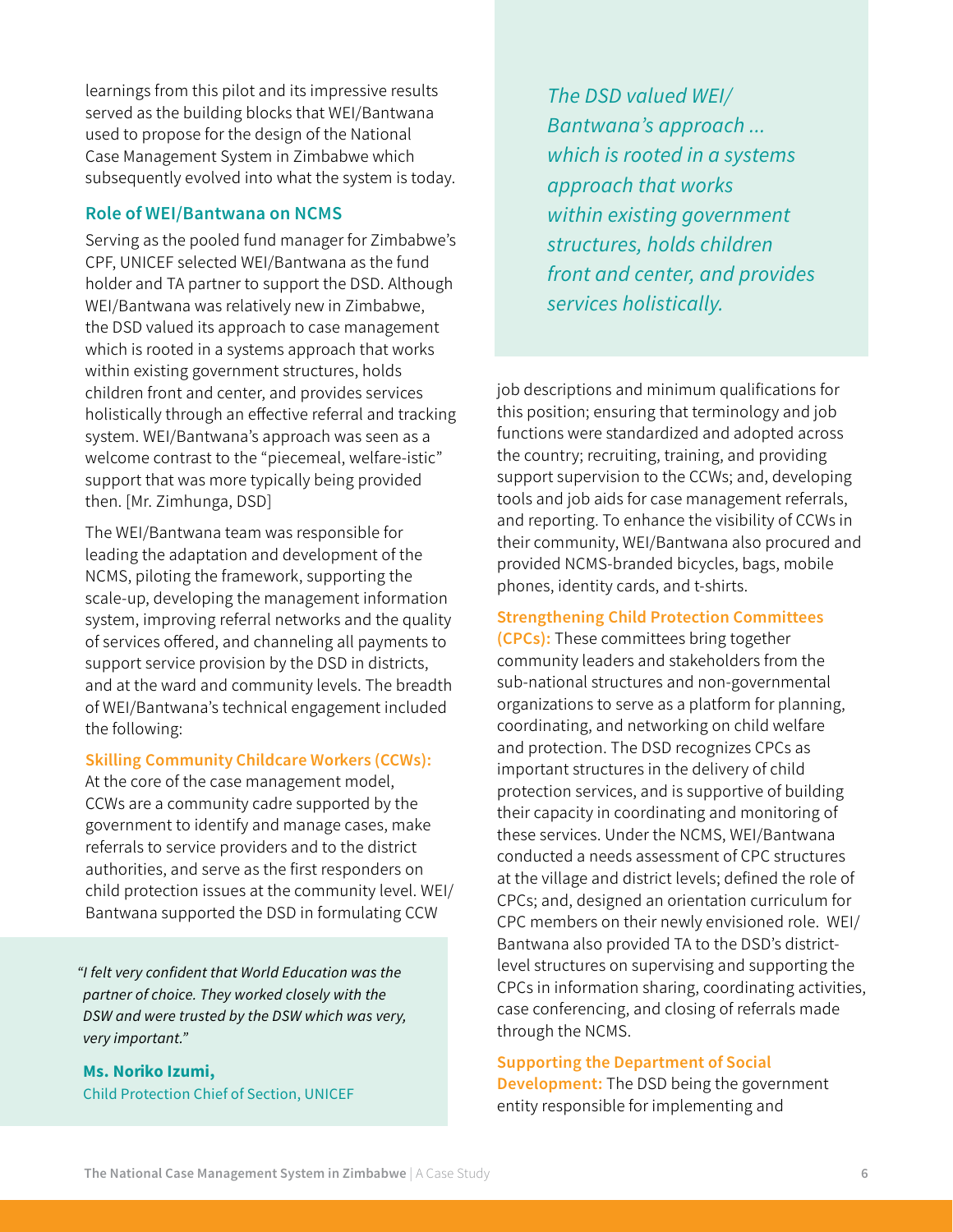coordinating the NCMS, WEI/Bantwana worked with this department to design the system; and develop the curriculum and tools for training DSD staff. To address staffing gaps, WEI/Bantwana supported the DSD in i) restructuring district teams by identifying key statutory roles and reassigning non-statutory responsibilities to junior staff, interns, or other government staff; ii) offering professional development opportunities for retooling longserving staff (e.g. supporting staff to enroll in postgraduate certifications in social work and childsensitive social policies); iii) recruiting additional staff to serve as case management officers; iv) instituting a graduate internship program; v) facilitating trainings on program implementation; and, vi) troubleshooting and responding to emerging issues in the field. WEI/Bantwana also developed and worked with the DSD to rollout the management information system (MIS) to report, track referrals, and make decisions based on evidence.

Introducing innovations: In response to identified gaps and to improve service delivery, WEI/ Bantwana piloted a number of innovations, which the DSD has, over time, integrated and scaled up within the NCMS. The two innovations that most effectively addressed gaps in the provision and access to child protection services were, and continue to be, i) the *results-based financing*  (RBF) mechanism that rewards teams (not individuals) based on success measures such as, case progression and resolution; and, ii) *transport vouchers* for vulnerable children and their families to access services at the district level.

The RBF was adapted by the Ministry of Public Service, Labor and Social Welfare (MOPLSW) in 2017 with support from WEI/Bantwana, based on its successful implementation by the Ministry of Health to improve health services delivery and outcomes. This was the first documented attempt to apply RBF in the context of child protection to accelerate improvements in child protection case management. The goal of the RBF was to address the gaps identified in child protection, especially under-representation of cases on violence against children, and to improve the quality of case file documentation, and low case resolution.

While not without issue at start-up (especially in regard to the establishment of clear metrics), the RBF was deemed an important initiative for the GOZ to fund through the Treasury as it not only addressed the stated gaps, but also dramatically improved the quality of child protection case management at the district level, the motivation and morale of the district social workers, and multisectoral collaboration.

The Transport Voucher System facilitated timely access to critical services that included protection, medical, justice and psychosocial services. The voucher was available where the barrier to service access for children and their caregivers was lack of money for transport. Vouchers were issued to trained CCWs who provided them to clients in need of support when making referrals. The vouchers were accepted by pre-qualified transporters who redeemed them for cash at the DSD's district offices. Accompanying caregivers and service providers such as police officers were issued their own separate vouchers. WEI/Bantwana has been implementing the transport voucher system as a support service to the NCMS since 2016. While it caters for children with cases of HIV, child welfare and protection issues, the system priorities incidences of violence against children (VAC). Since its inception, over 3,000 children have been assisted to receive services such as HIV testing service (HTS), post-exposure prophylaxis (PEP), Legal services, Psychosocial Support and STI screening.

Additionally, WEI/Bantwana piloted an *Early Warning System* at school and community levels to identify and address gender based violence, as well as the causal factors of neglect and abandonment. Districts where the EWS was established, saw a notable increase in the identification and response to child protection emergencies. WEI/Bantwana also piloted the *Virtual Referral Desk*, a mobile phone based system integrated with the MIS for use by community cadres to reduce lag time between child protection case identification and access to services. This allowed social workers to track child protection cases in real time and ensure case follow up.

**Regional Conference:** Upon completing the scale-up of the NCMS in 2017, the GOZ (with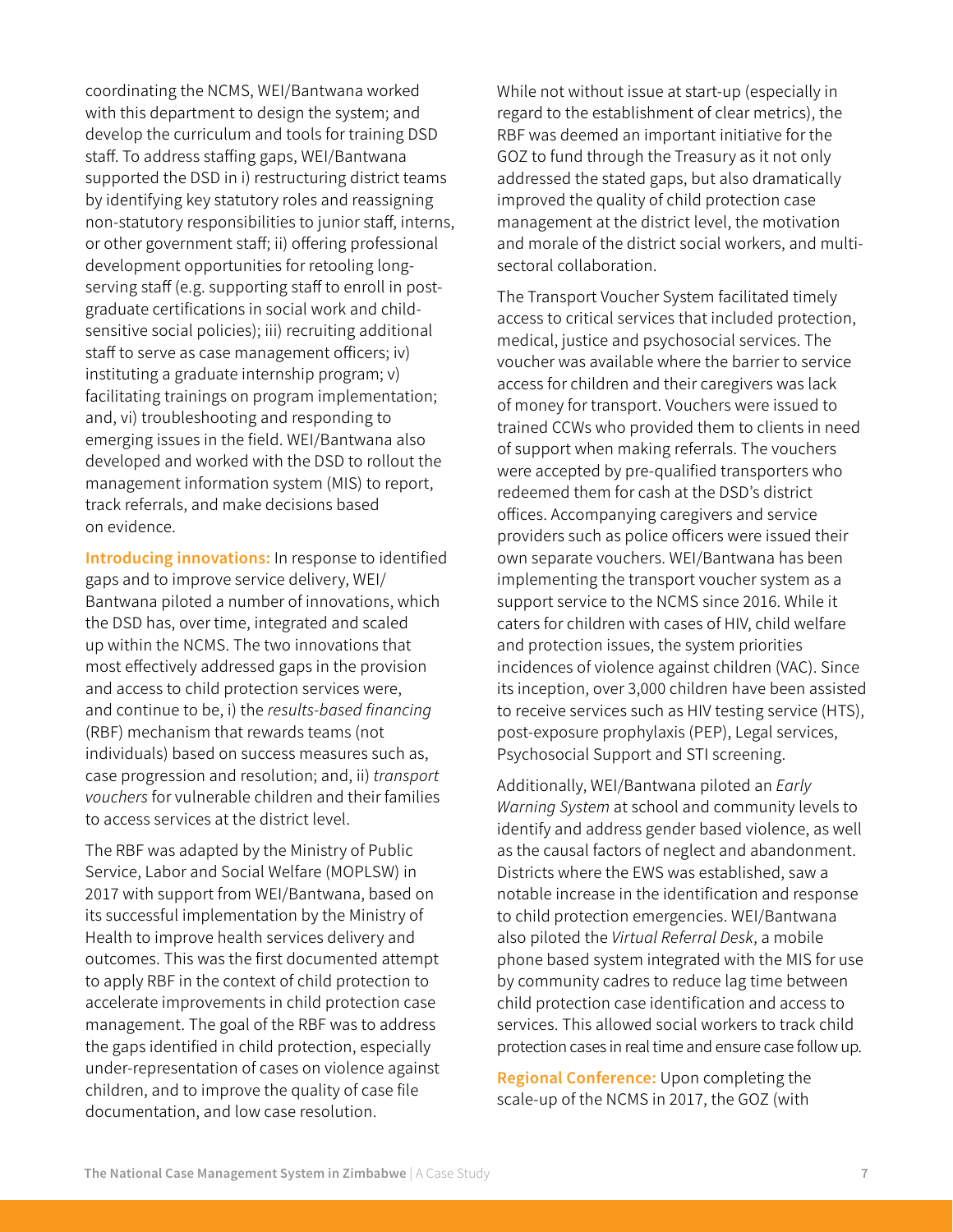support from WEI/Bantwana) hosted a regional conference to showcase the system, which gave Zimbabwe considerable visibility among funders and government delegates representing 13 countries from East, West and Southern Africa. The conference provided a platform for showcasing the key components in developing and sustainably instituting a case management system that is owned and funded by government and other domestic stakeholders. The success of this conference resulted in greater recognition by funders and countries of Zimbabwe's achievements. "The conference took a lot of work but was very

# V. KEY DRIVERS OF SUCCESS

### Government Leadership

The GOZ's clear articulation and ownership of child protection needs, while essential for systems sustainability, also required "champions" at the highest levels. While several individuals at different levels of the government were instrumental, two were the acknowledged champions, and their leadership was central to the NCMS's success - Mr. Sydney Mishi, the DSD Principal Director, who provided the vision and clear direction for the case management approach, and Mr. Togarepi Chinake, the DSD Deputy Principal Director who spearheaded the technical implementation. Without their dedication, unwavering commitment, and clarity of purpose, the DSD's rank-and-file staff would not have cleared the path for implementation at national or subnational levels, down to the wards and communities.

In addition to these two NCMS champions, the UNICEF-funded cadre of young professionals, and who had the day-to-day responsibility for the pilot and rollout of the NCMS, was crucial as it allowed the DSD to be supported internally (rather than by outside consultants) and enabled WEI/Bantwana to work with technically capable counterparts within government.

Finally, it was openness of the champions and the young professionals working in close partnership with WEI/Bantwana and the funders to find solutions through experimentation, as well as to look within other ministries and government

impressive, and its success went much beyond everyone's expectations." [Ms. Noriko Izumi, UNICEF]. Five years on, WEI/Bantwana continues to be invited by governments to help contextualize the case management model and adapt it to other program areas which include rollout of case management systems in Eswatini and Tanzania, and supporting the Social Welfare Ministries in Mozambique and Uganda to strengthen the existing systems, as well and adapting the case management system for Zambia's education sector to retain girls in school.

structures for models to emulate, that has made the difference in ensuring that the "NCMS is a government system and not a project or a program"[Mr. Zimhunga, DSD].

#### Funders' Engagement

From the outset, UNICEF was committed to: i) supporting the GOZ to respond to the NAP I evaluation findings; ii) funding the implementation plan using an iterative, evidence-based process from pilot to scale up; iii) establishing a cadre of young professionals who spearheaded the work; and, iv) establishing an MIS to measure and inform performance.

Linked to these factors, the UNICEF leadership played a catalytic role by asking questions, working to find solutions, and encouraging experimentation in program implementation. When the introduction of the MIS, led by Mr. John Nyathi, a "highly competent professional" according to UNICEF, did not result in the DSD teams using the data, UNICEF conducted a business process analysis, which included all levels of users, to understand the root causes of resistance. Collective learning was encouraged: social workers and CCWs were engaged in discussions to ensure usable solutions were found in partnership and not imposed from top-down; and, that the findings were, in turn, shared with all levels of the GOZ. "Being a collective process made it possible to accept mistakes, and end users became part of the solution."[Ms. Izumi, UNICEF]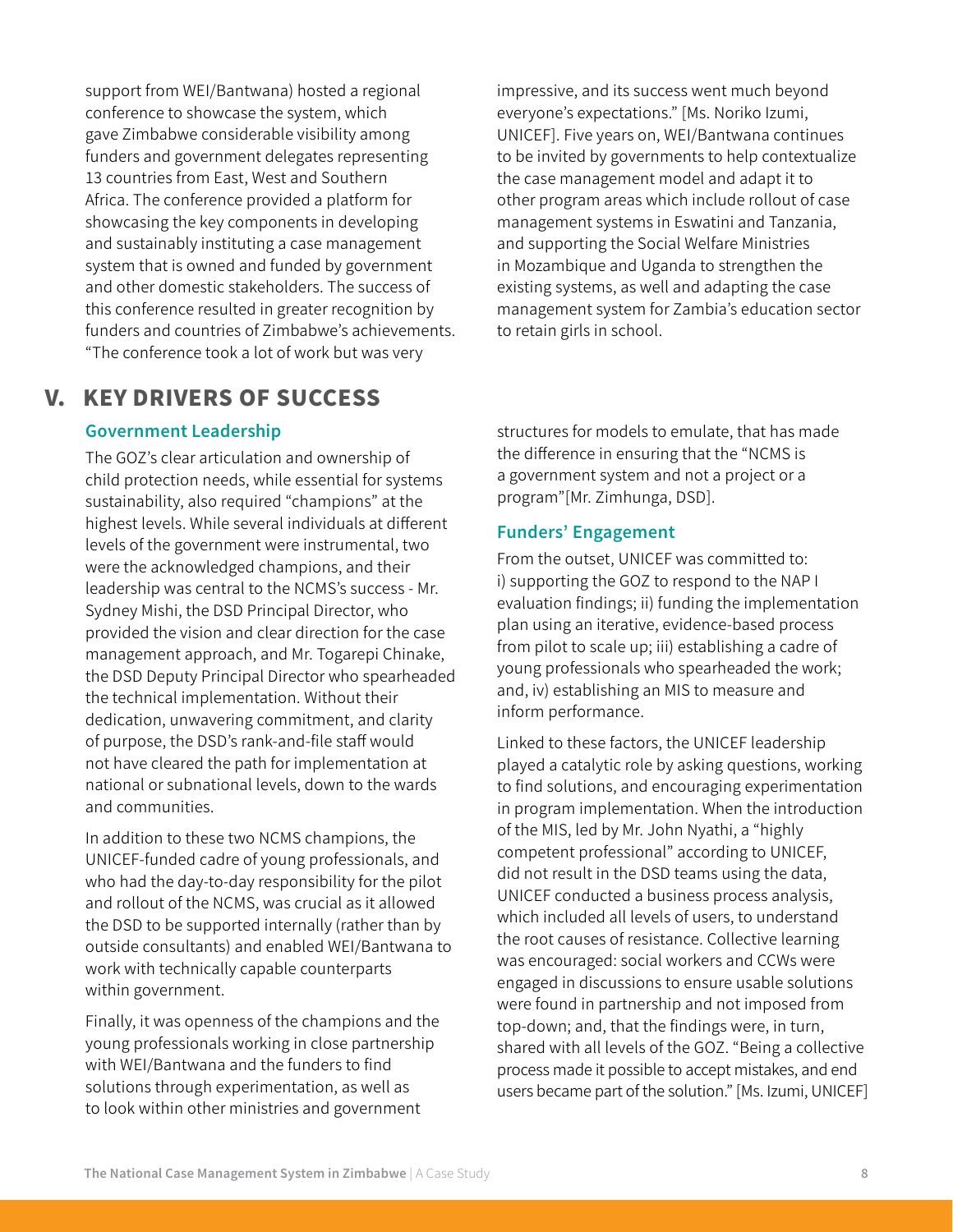*The relationship with the government and World Education was one of the most rewarding partnerships. The government counterparts were the best I've worked with, and the World Education team was clear about the results sought, and well aligned with the funder and government's priorities. Moreover, all donors supporting the NCMS had a common vision, and implementation led by an all-Zimbabwean team. This nationally driven effort was absolutely necessary as everyone were committed to systems building and had a common purpose."*

Ms. Noriko Izumi, Child Protection Chief of Section, UNICEF

*"Our comparative advantage at the time was that we had a nimble, adaptable and visionary team that came in with fresh ideas and models that had been pilot tested. And as Bantwana, we wanted to do something for the country and leave behind a legacy."*

Ms. Patience Ndlovu, Country Director Zimbabwe, WEI/Bantwana

Donor commitment and engagement also transcended the more usual siloed approach to funding. Thus, USAID, which was not part of the pooled fund, ensured "flexibility to support components that the CPF did not, and that would otherwise require protracted negotiation among the CPF donors prior to budgetary approval." [Ms. Izumi, UNICEF]

USAID's engagement in supporting the NCMS under the Vana Bantwana project (also implemented by WEI/Bantwana) helped achieve two goals: i) strengthening the social worker workforce through the National Social Workers Association and the Council of Social Workers, both of which were essential to ensuring decentralization of case management; and, ii) increasing access for HIV

affected children and adolescents to testing and treatment within an interconnected network of services. Both interventions significantly helped to build out the NCMS.

This openness to problem solving, as well as collaboration and leveraging of support among funders, was not only unusual but also instrumental in successfully setting up the NCMS for sustainability.

#### WEI/Bantwana's Contributions

As the implementing partner, the WEI/Bantwana team walked a tightrope between funders and government. It served not only as the technical partner but also as a "broker," interpreting the expectations and feasibility of what was achievable. But given the alignment of goals and the urgency of the government to make NCMS a reality, the move from the design and conceptualization stage, through pilot, implementation in 10 districts, and scale-up to 47 and then 65 districts, went smoothly between 2012 and 2016. This was possible largely because WEI/Bantwana developed programmatic innovations jointly with the DSD team and the ideas and process were encouraged by the funder. "This approach was in contrast to the prevailing mindset that the government cannot build the system, only implementing partners can." [Ms. Precious Muwoni, former WEI/Bantwana]. The WEI/Bantwana team also actively invited other implementing partners to participate during the scale-up phase by rounding out components of the NCMS; the scope and duration of their participation was dependent on their funders and funding levels. These partnerships not only facilitated the scale-up process, they also ensured that all organizations working on child protection issues in Zimbabwe better understood the government's vision for implementing the NCMS.

While the learning curve was steep, WEI/Bantwana leadership never dropped its focus on the end goal. The technical leadership of WEI/Bantwana was at the core of conceptualizing and designing the NCMS by strengthening government structures. The skill and foresight of WEI/Bantwana's management team identified the DSD champions, and socialized the proposed design to ensure buy-in at the highest levels. The team brought in key staff (a visionary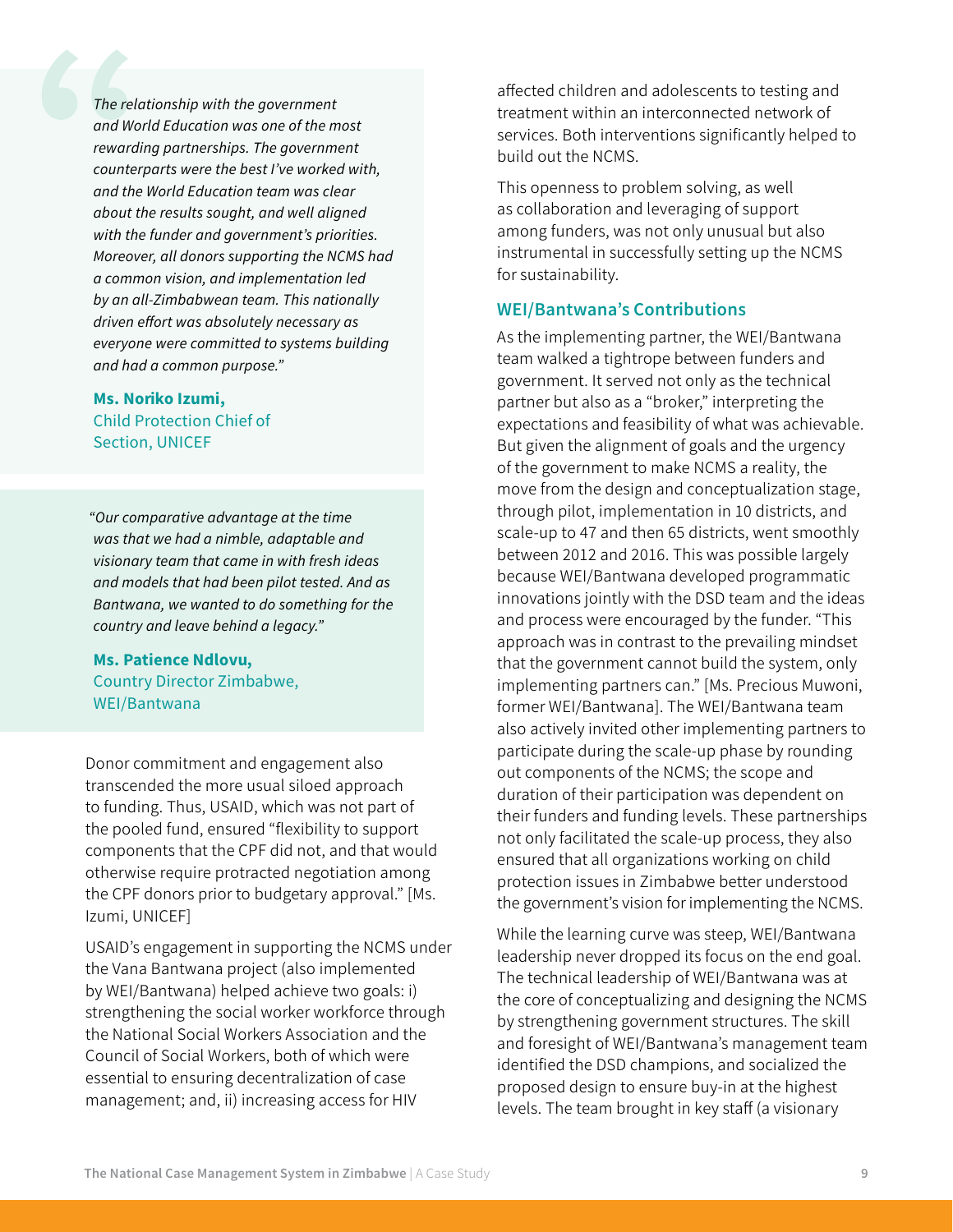social worker and a young experienced government insider) who understood the needs, could prioritize ideas and convincingly present it to government counterparts. At the end, what was most useful was the "scaffolding" of a functioning government system that WEI/Bantwana helped to create, and which the GOZ has continued to strengthen and add to the building blocks supporting Zimbabwe's vulnerable children.

This combination of government, funders, and implementing partner, who were all of the same mind, greatly enhanced the potential for the NCMS' success.

### Programmatic Factors

Of the confluence of factors that contributed to the success of the NCMS rollout, four stand out most prominently: i) a multi-sectoral approach to programming, ii) passionate commitment to children by all stakeholders, iii) cross-learning with other ministries, and iv) building in sustainability from the outset. These factors bolstered each other, helped counter the political and economic challenges facing Zimbabwe, and were foundational to understanding that strengthening the system cannot just be a "donor thing."

Multi-sectoral Programming: After years of fragmented support, donors recognized that no single institution could meet all the needs of children. This combined with the release of the NAP I report, showed the way forward on a multisectoral approach to programming that led to the creation of the pooled CPF. Moreover, donors recognized the importance of a holistic approach to child protection (well aligned with WEI/Bantwana's approach) and USAID, which was not part of the CPF, leveraged support by funding activities which were not covered under the CPF to promote and support referral completion and the GOZ's staffing needs.

Commitment to Children: A critical driver to ensuring that funders kept "politics aside" and found complementarity of purpose, and that the GOZ set aside its lack of trust in donors, was all parties' single-minded focus on children. This helped to create a structure through which government, donors, and technical experts

*thing succeed. He was very frank, and told you what the government can support and what it The four programmatic cannot support, he went to the field and saw factors bolstered each other, for himself, and was knowledgeable on child helped counter the political protection issues. and economic challenges But equally, "UNICEF's leadership was facing Zimbabwe, and were committed and diplomatic in managing government expectations, and getting people foundational to understanding to focus on children." that strengthening the system*  Ms. Alpha Chapendama, *cannot just be a "donor thing."* 

participated in open and transparent discussions, managed the UNICEF\-led CPF together, and appointed the chair on a rotational basis. There was also strong commitment to generating evidence of programmatic impact and ensuring that decisions were data driven.

Cross-Learning: Studying the Ministry of Health's village health worker model as a way to engage at the community level, the DSD introduced the CCW volunteer cadre to ensured child protection services reached down to households. Results-based financing, also a Ministry of Health innovation, was embraced (and modified) by the DSD. And USAID's PEPFAR program, through the Vana Bantwana project, linked children to clinical services for HIV testing and treatment, which was central to strengthening referral networks and ensuring service provision to meet the critical needs of children. In turn, the DSD with support from WEI/ Bantwana, showed the way for other ministries (e.g., Education) to engage with out-of-school children, develop an information system to follow and manage cases, and look beyond child protection to include social protection issues such as parenting, justice, disability, substance use, etc.

Sustainable Systems: The CPF funders, UNICEF, USAID, and WEI/Bantwana were all committed to providing services effectively in Zimbabwe's very difficult economic and political environment, and to creating a system that could easily be transitioned to the government when the situation normalized. UNICEF also approached its commitment to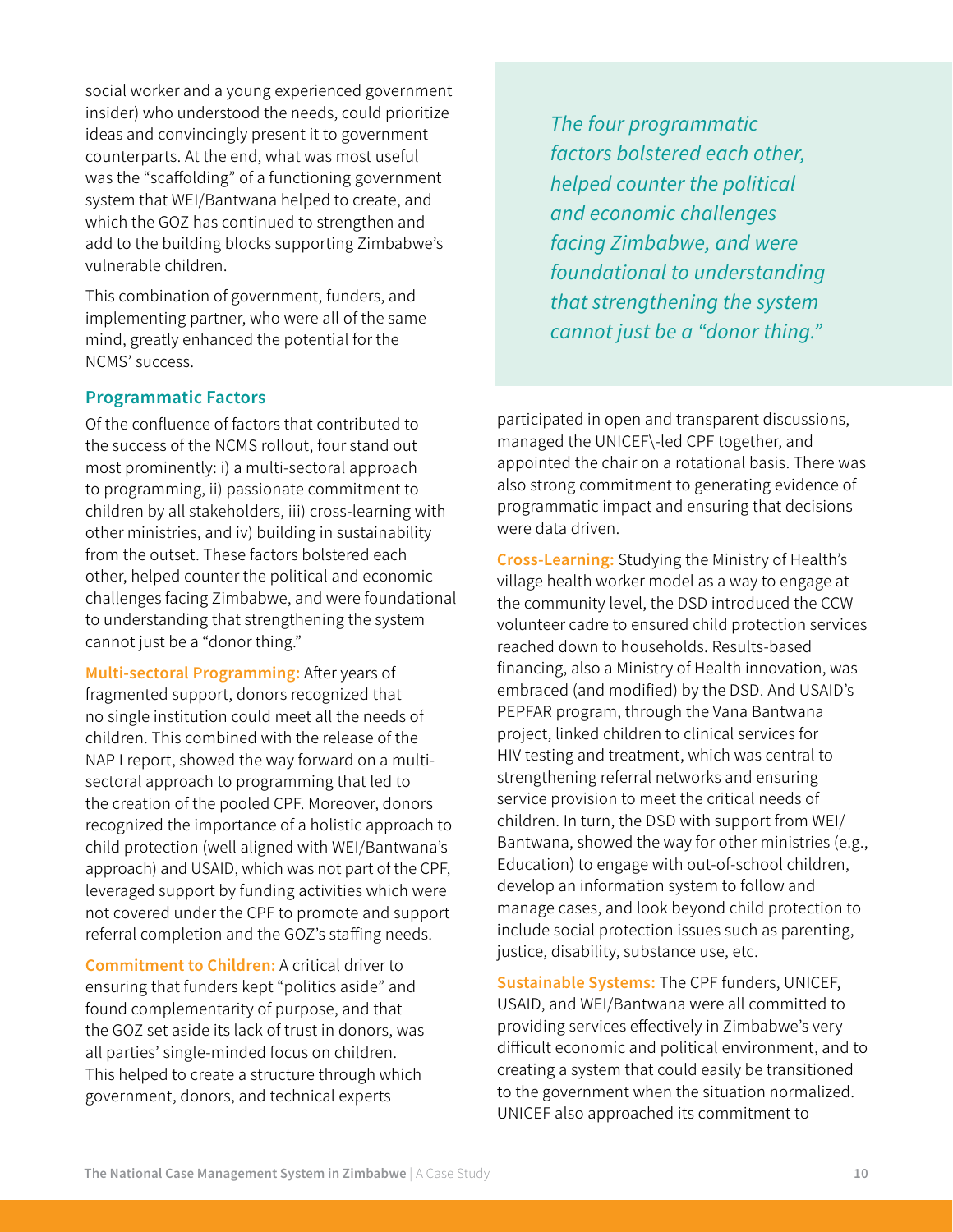building the government's system through the lens of sustainability, which meant "moving away from trainings to identifying the right measurements for systems strengthening and not just counting numbers. In other words, "*how* you reached children was important and not just *that* you reached children." [Ms. Izumi, UNICEF] Finally, the government wanted "to develop a system and not implement a project." [Mr. Zimhunga, DSD]

# VI. LESSONS LEARNED

### Learning from Experience

As with any implementation, particularly one as complex as setting up a system from the ground up, the team faced "a good amount of hiccups but we were comfortable among ourselves and the young, upcoming staff who were very dedicated, created an interesting dynamic for learning." [Ms. Izumi, UNICEF].

However, Ms. Izumi recognizes that UNICEF could have "started discussions on usage of the information systems earlier instead of the long negotiation that preceded implementation of the business process analysis." More could also have been done to support the Ministry of Education when WEI/Bantwana brought to UNICEF's attention that "teachers only teach those [children who are] in schools and attention should be given to applying case management in low-enrollment areas."

While there is always more that can be done with additional funding and more time, the DSD "would not change anything that was implemented but would rather have started the process of integrating child protection with social protection sooner, and placed the CCWs on payroll earlier to stanch attrition." [Mr. Zimhunga, DSD]

From WEI/Bantwana's perspective, the lessons learned focused on three key areas:

**Time & Timing:** Funding levels and commitment of several donors were necessary but insufficient to ensure significant and sustained impact. In the case of the NCMS, it was crucial that funders were committed for the long haul "but there is no substitute for time, as little can be achieved

*"I think working with the government requires a certain skillset. It requires you to be adaptive, accommodating, keep an open mind, and have constant engagement to build consensus. You don't start by agreeing but you need to move towards it. That's how trust is built, by being respectful and understanding their thinking. You cannot come to the program thinking that you know what needs to be done else the program suffers and the system is not built."* 

Precious Muwoni, Former Child Protection Specialist, World Education/Bantwana Zimbabwe

during the life span of a five-year project." [Ms. Garb, WEI/Bantwana]. It was also important for WEI/ Bantwana to be aware of conducive changes in the environment, the opportunities they presented, and to leverage those. For example, at the time of the pilot, the Global Service Alliance was launched and was instrumental in promoting case management globally. WEI/Bantwana used this opportunity to accelerate the design and rollout of the NCMS.

**Staff Attrition:** Successful innovations such as the "lateral learning component" (through which provincial staff able to use the MIS traveled to districts to troubleshoot and provide technical support with case entry and allocation, helping cases move through the pipeline) did not sustain as a result of staff attrition. While staff turnover is a reality in government, the WEI/Bantwana team felt strongly that rather than "lamenting attrition" the government should recognize it and work with funders and implementing partners to build a framework that will move the work forward. This could be achieved by engaging in discussions to develop a learning management system, instituting an accountability framework, and building MIS into the pre-service curriculum so that job expectations are set up from inception. Such as approach would not only broaden data access but, equally importantly, the responsibility for data entry, analysis, and use would be distributed throughout the program team and not just be the responsibility of the IT team.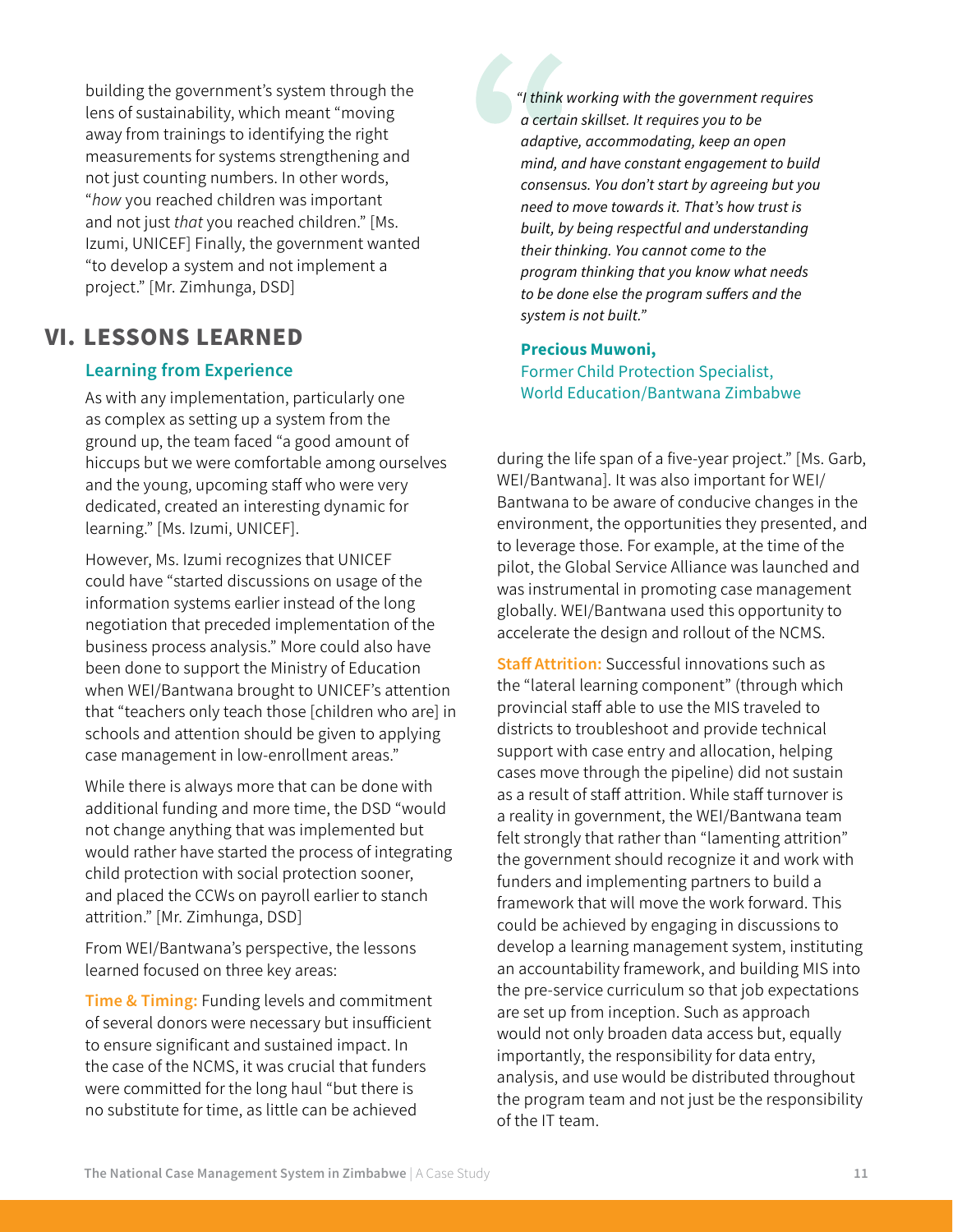Speed of Scale-up: While donors and government alike were keen to rapidly scale up the NCMS' rollout and expand its geographic footprint, in retrospect the WEI/Bantwana team believes that it compromised standardization and program fidelity. The engagement of other implementing partners to fast-track scale proved to be a mixed blessing: on the one hand, it broadened partnerships and contributed to their understanding of the NCMS' design and intentions; on the other, it also introduced different reporting mechanisms to satisfy the needs of different donors and therefore

placed additional administrative burdens on WEI/ Bantwana. This resulted in the model unfolding differently in different contexts and difficulties in keeping up the technical support needs of the districts until WEI/Bantwana introduced the regional case management coordinator role, which reduced the ratio of districts supported by staff. In retrospect, WEI/Bantwana felt that given the respect the team enjoyed it could have used its "bullhorn" at the highest levels of government and funding institutions to advocate for a slower pace and more streamlined approach to implementation.

## VII. HOW THE NCMS PROCESS REFLECTS THE RTA FRAMEWORK

In reviewing the legacy of the NCMS through the "critical shifts" lens, it is abundantly clear that not only WEI/Bantwana but also UNICEF and USAID ensured that i) this was a DSD led effort, ii) the approach was relevant to the Zimbabwean context, iii) it addressed systemic fault lines in the delivery of child protection services, iv) the focus remained on solving a clearly articulated "problem", v) sustainability was built in from inception and in the design and inception, and vi) innovation and learning were at the core of the approach.

For their part, the DSD held itself and WEI/Bantwana accountable for creating and implementing a welldesigned system. Even when dealing with mounting challenges (e.g., talent flight and the ensuing brain drain, a cholera outbreak, natural disasters, political upheaval, no internet access for one year), the DSD's focus has not swayed from continuing the work started in 2011-2012. An indication of this commitment lies in the fact that the Treasury is now supporting CCWs through non-monetary incentives such as T-shirts, hats, bags, bicycles, airtime (the

*children are being reached and receiving services, Even when dealing with mounting and the system that has been set up will outlive all of us. Zimbabwe was a very difficult country [to challenges, the DSD's focus has work in] and World Education did very well." not swayed from continuing the*  Ms. Alpha Chapendama, *work started a decade ago.*

'tools of trade'). While funding shortfalls have necessitated scaling back on the number of districts that implement the NCMS, there is no indication of the GOZ turning back the clock. "All funders and implementers engaged in child protection activities are expected to work within the NCMS framework - without exception." [Mr. Zimhunga, DSD]

As donors' country-level leadership and senior staff rotate, implementing organizations similarly may rotate leadership or leave the country entirely at the end of a project, and government leadership also experiences turnover. In the end there is no other way to make ideas and programs stick but to enable governments to identify their priorities, work closely within their existing structures, develop a joint vision of the future, and hold all parties accountable for agreed-upon results. Then, when challenges arise, as they inevitably will, government is well-placed to address them. Without national governments' intentional engagement, no amount of donor funds and TA will move entrenched systems, nor find workable and lasting solutions. Funders must work with the government's vision as their starting point to help actualize a functioning system.

The "critical shifts" of the RTA framework are, on the face of it obvious and unassailable tenets that should guide development projects, but they are not always easy to execute. Donor mistrust of government intentions and perceived lack of accountability is often at the core of how relationships evolve. TA providers are seen as the funders' "watchdogs," which further advances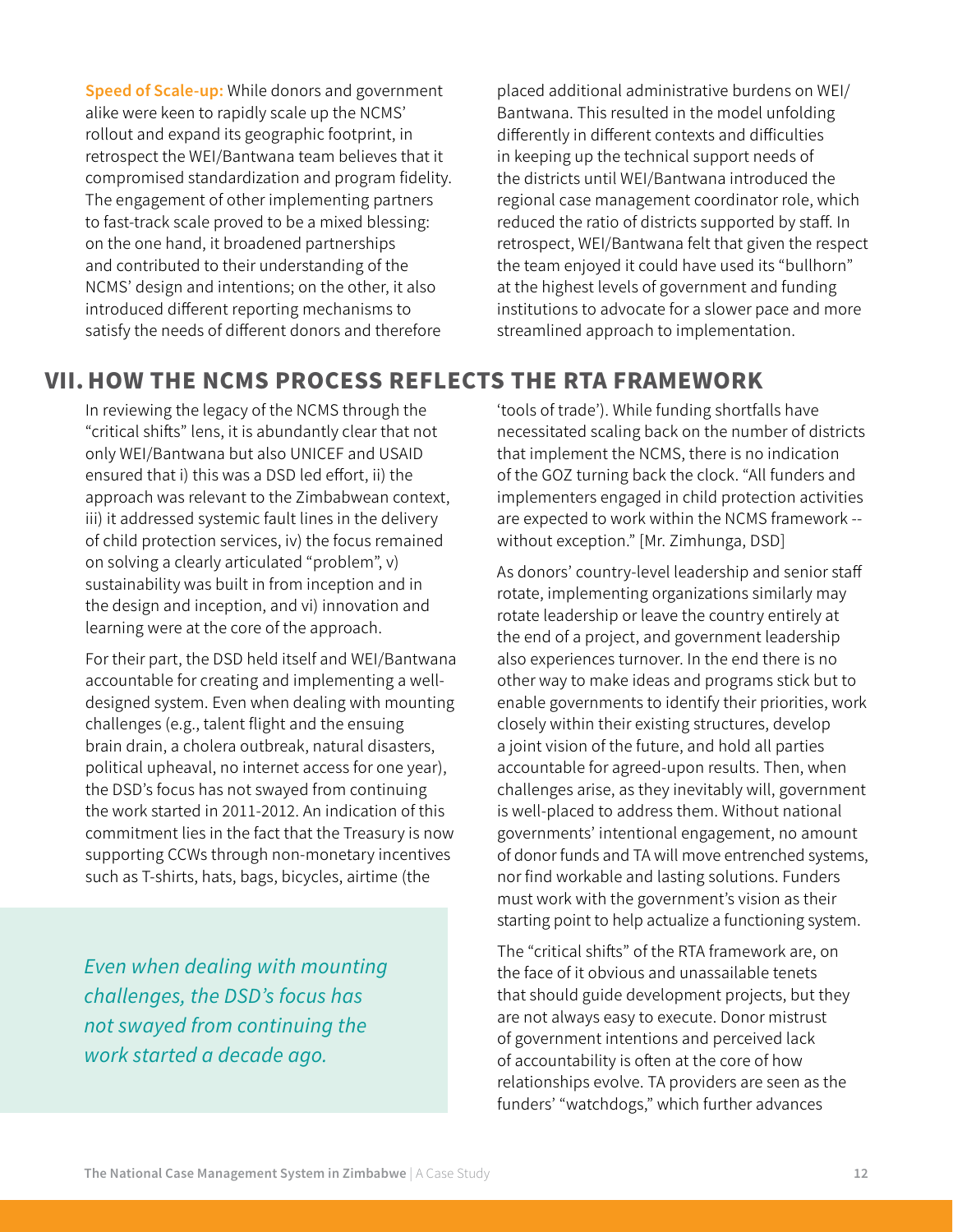*Data are critical to demonstrate impact but access to technology alone is not the answer given electricity problems and funding to ensure stable internet access. We have found that a parallel paper-based system is a necessity but this also means that qualified staff are available to enter data and ensure data quality. It is also important that social workers are exposed to the importance of data entry and use during their pre-service training."*

#### Mavis Maduku,

Monitoring and Evaluation Coordinator, WEI/Bantwana Zimbabwe

*"It's important to recognize that single isolated services don't necessarily result in change; Often, measurement is partnerships are necessary to address multi-considered valuable only if it is sectoral needs; and. that we work in countries quantitative; however, process and must align behind government's policies." variables are equally critical to*   $I$ otormining nyoqyaaq *determining progress.* 

*"The case management system was a milestone in Zimbabwe - UNICEF was behind it and WEI/B was the ideal TA provider."* 

Mr. Tawanda Zimhunga, Acting Director Child Protection Services, DSD

mutual mistrust, lack of cooperation, and/or paying lip service to the program. There is an important role for all three parties in realizing the tenets of the critical shifts, and the linchpin is always the government.

Of equal importance is the timeframe for implementation and establishing measures that are realistic and achievable. Often measurement is considered valuable only if it is quantitative; however, process variables are equally critical to determining progress along the continuum of desired change as well as establishing intermediate or smaller goals against which to track progress and closely monitor results of pilot activities. In the Zimbabwean context, implementation and scale-up of the NCMS was measured at every step of the way—from pilot through implementation. Significantly, when the introduction of the MIS did not result in its use at the lowest level of data collection, solutions were found, not in the national offices of the DSD but rather through discussions held with the CCWs to understand gaps, why they did not find it useful, and what would make them want to use the data. Only then were changes made, which helped ensure utilization. Similarly, the analysis post facto was shared at all levels including with CCWs, and decisions were data driven, which brought home the relevance of data collection to all levels of the system. Learning was iterative and involved all cadres of the workforce responsible for implementation, which significantly contributed to ownership of the NCMS.

### VIII. THE NCMS LEGACY

#### Impact of the NCMS

Since 2012, the NCMS has progressively reached hundreds of thousands of children with critical child protection services each year, responding to cases that included sexual, physical and emotional abuse, neglect, and economic exploitation. By 2016, the NCMS was reaching at least 20,000 children annually. New staff in the DSD considerably improved the ratio of the social workers to clients.

The recruitment of CCWs as an extension of the DSD in the community and set-up of the National NCMS in all wards and villages resulted in an upsurge in cases being reported and handled by the DSD. Using their local knowledge and relationships, CCWs became an important frontline that handled and resolved child welfare cases at the community level and referred more complex cases to the districts, and followed them up to ensure that cases were closed. CCWs gave the DSD increased visibility,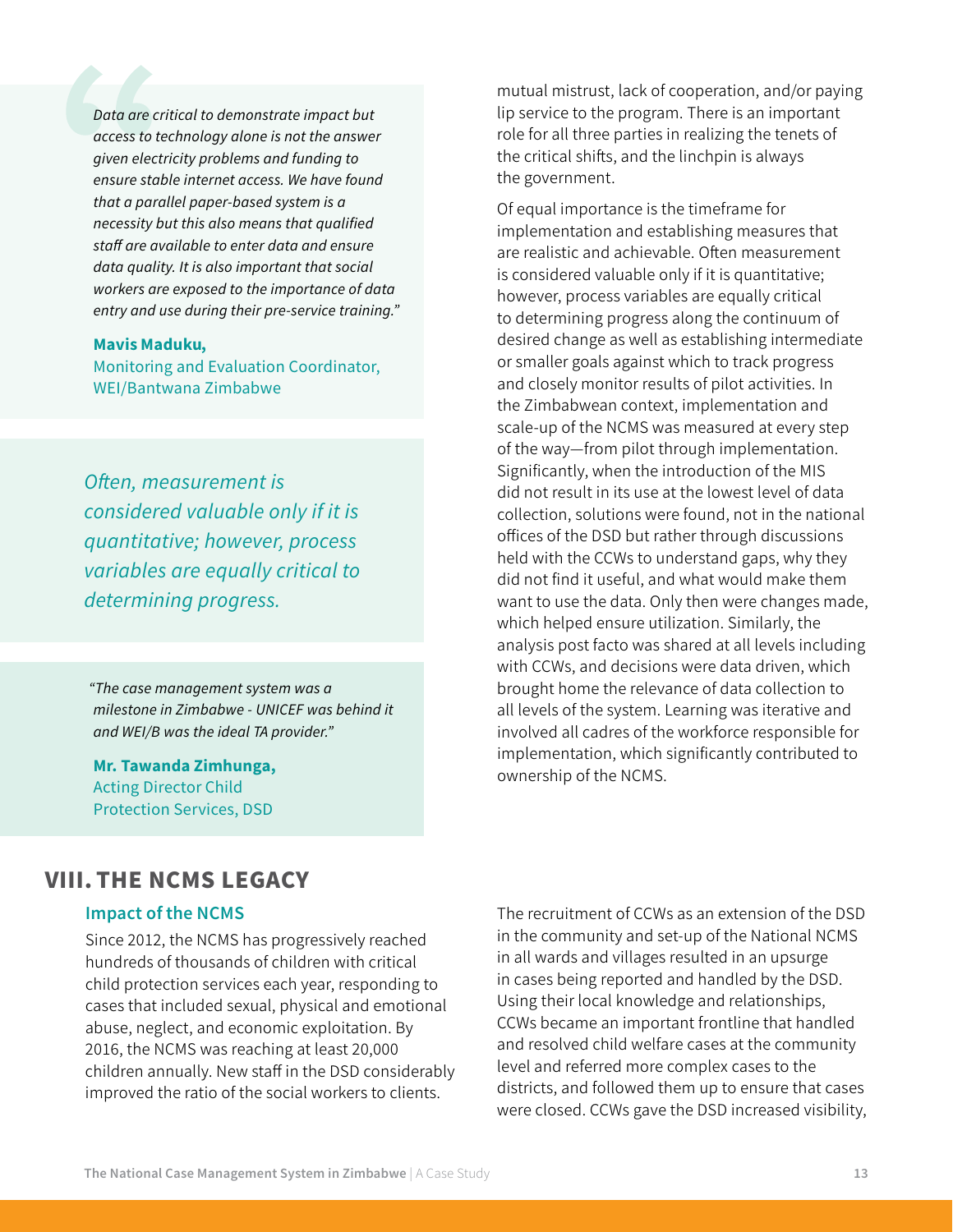and helped the communities to understand the purpose of the department. DSD social workers noted a ten-fold increase in cases handled each month after rollout of the NCMS in their districts compared with the period prior to the roll-out.

#### What It Means for Donors

The question the team has asked itself is, *Is Zimbabwe unique—or can this experience and learning apply to other countries, too?* In the wake of the HIV and AIDS crisis and economic collapse, the GOZ was committed to children and families, and that commitment has remained unwavering. It was not driven just by politics, and nor was it a function of UNICEF's willingness to support this effort initially. The engagement between the GOZ and UNICEF was symbiotic in that the GOZ's desire to address gaps in their case management system holistically was also a priority for UNICEF and USAID, and the resources offered by the donors helped the GOZ to seize the opportunity and make it a reality.

As development practitioners we realize that not every country has the professional talent or is willing to stay the course on its own priorities and agenda. But the message for donors is, if there is even a fighting chance to effect sustainable change, there is no alternative to working with governments on their priorities (including helping them to prioritize, and sometimes restating their priorities based on global best practices). The essential third party is a partner who understands not just "what" needs to be done but also understands the "how" of implementation, i.e., maintaining a flexible approach and being open to new data and learning, keeping the end game alive, effectively playing the broker role between funder and government, and helping to build the scaffolding upon which the initiative can continue to evolve. It is a threeway street, but in the end, funder support and an engaged TA partner, while necessary, will never be sufficient without government's deep commitment.

*"We were lucky to have had 10 years of USAID funding and 15 years of UNICEF funding to help us broker this relationship and keep working with the government in phases. First to build the system itself; then develop the MIS and work through those challenges; then make [child protection] HIV sensitive, both for service provision and data collection; and then make tweaks and innovations along the way."*

#### Ms. Gill Garb,

Executive Director, World Education/Bantwana, Boston